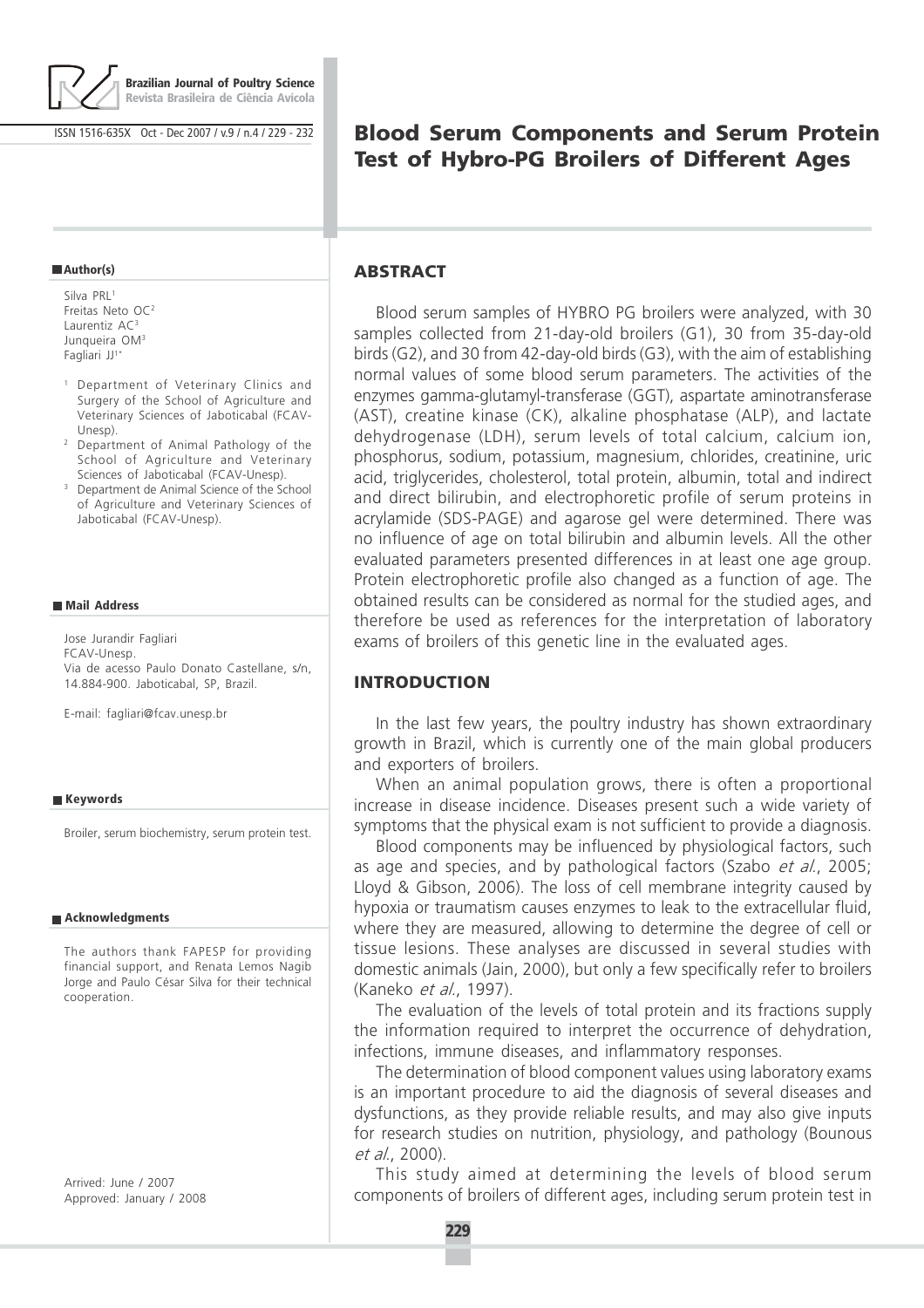

acrylamide gel (SDS-PAGE), in order to provide useful data for the diagnosis and prognosis of broiler diseases.

## **MATERIAL AND METHODS**

Ninety blood serum samples were collected from HYBRO-PG broilers, being 30 samples collected at 21 days of age (G1), 30 colleted at 35 days of age (G2), and 30 collected at 42 days of age (G3). Broilers were fed a corn and soybean meal-based diet, which supplied the nutritional requirements recommended by Rostagno (2000). The ages chosen for blood collection coincided with diet change (21 and 35 days of age), and with market age (42 days of age.

Blood samples were collected by puncture of the jugular vein in 21-day-old broilers, and axillary vein in 31- and 42-day-old broilers, using 5-ml plastic syringes, and 25 X 7 mm needles.

The activities of the enzymes gamma-glutamyltransferase (modified Szasz' method), aspartate aminotransferase (Reitman-Frankel' method), creatine kinase (IFCC method), alkaline phosphatase (Bowers and McComb's method), lactate dehyidrogenase (piruvate-lactate method), serum levels of total calcium (Labtest method), calcium ion (ion-selective method), phosphorus (Basques-Lustosa's method), magnesium (Tonks' method), sodium (ion-selective method), potassium (ion-selective method), chlorine (Labtest method), creatinine (Basques-Lustosa's method), uric acid (Trinder's enzymic method), triglycerides (Trinder's enzymic method), cholesterol (Trinder's enzymic method), albumin (bromocresol green method), total protein (biuret method), total and direct bilirubin (Sims-Horn's method) were determined using of commercial kits (LABTEST). Samples reading were performed using spectrophotometry (LABQUEST semi-automatic spectrophotometer) with light wave length adequate for each test. Indirect bilirubin content was calculated by subtracting direct bilirubin level from total bilirubin level. Protein fractions were determined by sodium dodecyl sulfate polyacrylamide gel electrophoresis (SDS-PAGE), as described by Laemmli (1970).

Serum components were expressed as means and standard deviation, which were submitted to statistical analysis. Means were compared by the test of Tukey after sample homogeneity was verified (Zar, 1999). Significance was considered at 5% probability level. Serum protein test results were expressed as lower and upper limits.

# **RESULTS AND DISCUSSION**

Table 1 shows the means and standard deviations of the serum activities of the enzymes AST, ALP, GGT, LDH, and CK of healthy broilers of different ages: 21 days of age (G1), 35 days of age (G2), and 42 days of age (G3). Serum activity of all enzymes changed as a function of bird age. AST serum activity progressively increased with age, and LDH and CK activities were higher at older ages, which is consistent with the observations of other studies (Sandhu et al., 1998; Agawane & Lonkar, 2004). This is possibly due to the increase of liver metabolism and to the significant muscle development that usually happens during this period, as observed by Szabo et al. (2005) in turkeys of commercial strains. ALP serum activity, as opposed to AST, LDH, and CK, was higher at 21 days of age due to a higher bone development, as compared to older ages. The activity of GGT was not different between extreme ages (G1 and G3), but it was higher at 35 days of age, a phase when there is rapid body development due to higher feed intake and feed gain (Almeida et al., 2006), with a concurrent significant increase of liver metabolism. The differences detected among groups relative to serum enzymes are probably due to physiological changes that are normal in these different ages. Nevertheless, birds were not tested for mycotoxins, which may also influence these parameters and it is frequently present in farms.

| Table 1 - Means and standard deviations of serum activities of<br>aspartate aminotransferase (AST), alkaline phosphatase (ALP),<br>lactate dehydrogenase (LDH), creatine kinase (CK), and gamma-<br>glutamyl-transferase (GGT) of broilers at 21 days of age (G1), 35 |                    |                    |                    |  |  |
|-----------------------------------------------------------------------------------------------------------------------------------------------------------------------------------------------------------------------------------------------------------------------|--------------------|--------------------|--------------------|--|--|
| days of age (G2), and 42 days of age (G3).                                                                                                                                                                                                                            |                    |                    |                    |  |  |
| <b>Enzyme</b>                                                                                                                                                                                                                                                         | G <sub>1</sub>     | G <sub>2</sub>     | G <sub>3</sub>     |  |  |
| AST(U/mL)                                                                                                                                                                                                                                                             | 173.19±17.84c      | 228.95±49.66a      | 272.94±53.38b      |  |  |
| ALP (U/L)                                                                                                                                                                                                                                                             | $18.164\pm 6.961a$ | $3.853 \pm 1.969b$ | 5.103±2838b        |  |  |
| LDH (U/L)                                                                                                                                                                                                                                                             | 2.089±696b         | 2.028±625b         | $3.007 \pm 1167$ a |  |  |
| $CK$ (U/L)                                                                                                                                                                                                                                                            | $2.485 \pm 1.122$  | 13.019±7.905a      | 13.205±7.838a      |  |  |

GGT(U/L) 26.86±8.7b 37.32±8.8a 21.28±9.5b Different small letters in the same row indicate significant difference among groups (P<0.05).

Table 2 shows the means and standard deviations of mineral serum levels. There were changes in the levels of Ca, P, Mg, Na, and K, with the highest values obtained at 35 days of age. Chlorine serum level was the lowest in G2. Calcium and phosphorus level at 21 days of age were similar to those observed in the control group in the study of Oguz et al. (2000), whereas sodium and potassium levels at 42 days of age were different from those analyzed in healthy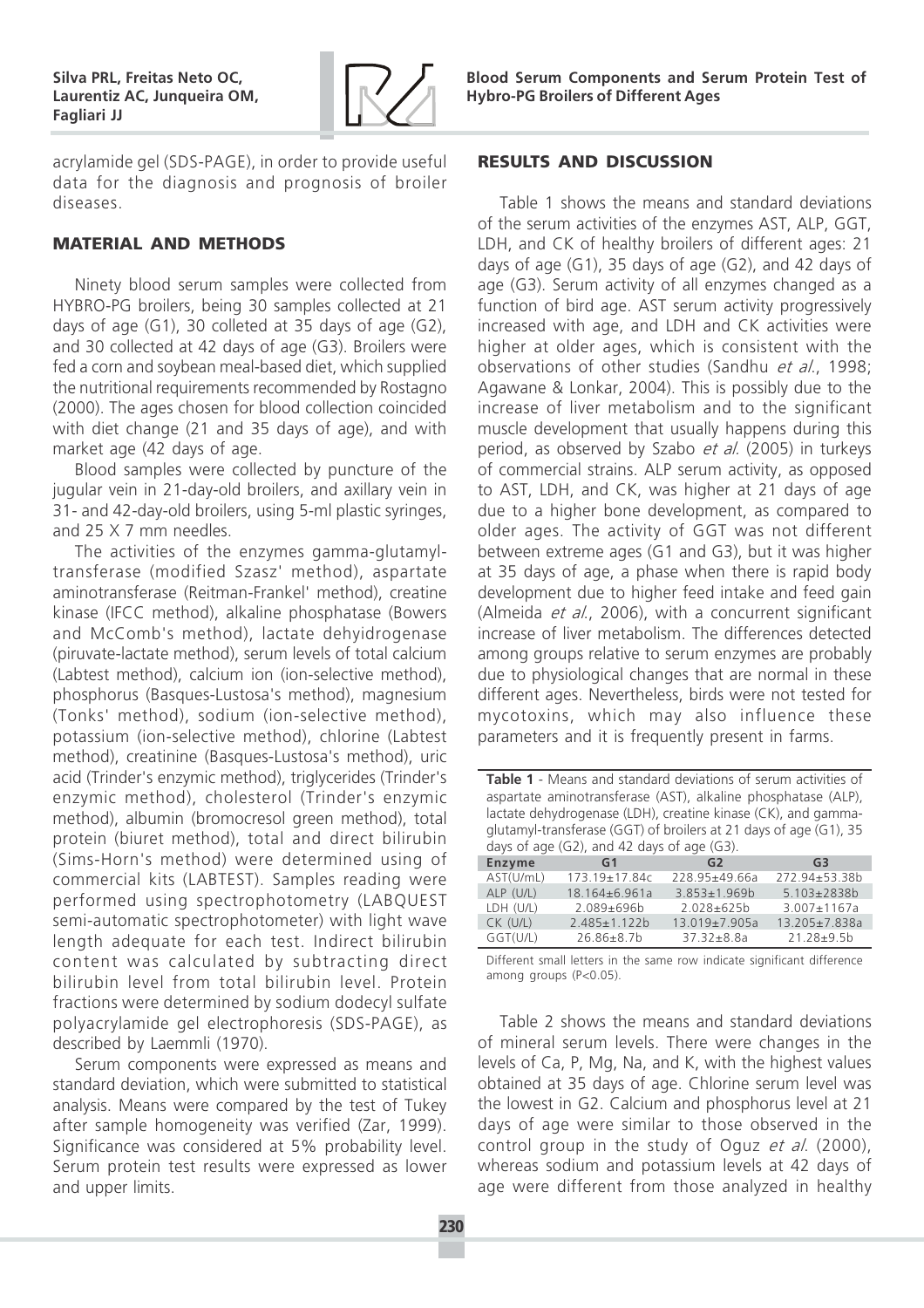

broilers by Oguz et al. (2002). Harr (2002) stressed that blood mineral results levels may be different as a function of the methodology applied, and breed and genetic line may also influence these parameters (Gyenis et al., 2006). The higher mineral levels observed in the sera of 35-day-old birds are probably due to the higher nutrient supply (Rajman *et al.*, 2006), and to the more intense metabolism that commonly occurs at this age (Almeida et al., 2006). Therefore, the obtained results suggest that the different blood mineral components usually vary with age due to physiological changes that happen at each development phase.

Table 2 - Means and standard deviations of total calcium, calcium ion, phosphorus, magnesium, sodium, potassium, and chlorine of broilers at 21 days of age (G1), 35 days of age (G2), and 42 days of age (G3).

| Component             | <b>G1</b>                | G2                 | G <sub>3</sub>    |  |
|-----------------------|--------------------------|--------------------|-------------------|--|
| Total calcium (mg/dL) | $9.54 \pm 1.65$ b        | $11.06 \pm 2.07$ a | $8.85 \pm 1.35c$  |  |
| Calcium ion (mmol/L)  | $0.49 \pm 0.22a$         | $0.51 \pm 0.006a$  | $0.4 \pm 0.06 b$  |  |
| Phosphorus (mg/dL)    | $6.23 \pm 0.75b$         | $6.81 \pm 0.98a$   | $6.12 \pm 0.83 b$ |  |
| Magnesium (mg/dL)     | $2.14 \pm 0.17$          | $2.47 \pm 0.47$ a  | $1.99 \pm 0.11 b$ |  |
| Sodium (mmol/L)       | $136.4 \pm 2.22c$        | $150.1 \pm 16.42a$ | 142.9±9.05b       |  |
| Potassium (mmol/L)    | $3.94 \pm 0.81$          | $4.12 \pm 1.17$ a  | $3.48 \pm 0.89$   |  |
| Chlorine (mEg/L)      | 107.8±7.29ab 106.5±6.04b |                    | $111.41 \pm 4.6a$ |  |

Different small letters in the same row indicate significant difference among groups (P<0.05).

Serum levels of creatinine, uric acid, triglycerides, cholesterol, total protein, albumin, as well as total, direct and indirect bilirubin levels are presented in Table 3. It is observed that age did not influence total bilirubin and albumin levels, but all other components changed as a function of age. Creatinine level at 35 days of age was higher than in the other age groups, and no difference was detected between G1 and G3. The level of this catabolite directly related to muscle volume and activity, and therefore its lower blood levels in old and young chickens (Rajman et al., 2006; Agawane & Lonkar 2004; Sandhu et al., 1998). Uric acid level was higher in 21-day-old birds, and there was no difference between G2 and G3. the highest dietary protein level is supplied in the starter phase of production, and a study (Szabo et al., 2005) found a direct relation between the amount of ingested protein and uric acid serum level. Rajman et al. (2006) found higher uric acid levels in broiler breeders during the rearing phase, at 30 and 44 days of age, as compared to older breeders.

Triglycerides and total cholesterol present a similar pattern of variation as a function of age, with higher values in G1 and G3 birds, as observed in other studies (Sandhu *et al.*, 1998; Oguz *et al.*, 2002). The higher values of these components in G1 correspond to their low mobilization by tissues and to their intense synthesis

by the liver (Szabo et al., 2005). At 42 days of age, the increase of these values is related to the higher dietary energy supply (Rajman *et al.*, 2006). The lower triglycerides and cholesterol levels at 35 days of age are due to the bird's high energy requirement at this stage caused by high body development (Almeida et al., 2006).

| Table 3 - Means and standard deviations of serum levels of<br>creatinine, triglycerides, uric acid, cholesterol, total protein,<br>albumin, total bilirubin, direct bilirubin, indirect bilirubin of<br>broilers at 21 days of age (G1), 35 days of age (G2), and 42 days<br>of age $(G3)$ . |                      |                  |                 |  |  |  |
|----------------------------------------------------------------------------------------------------------------------------------------------------------------------------------------------------------------------------------------------------------------------------------------------|----------------------|------------------|-----------------|--|--|--|
| Component                                                                                                                                                                                                                                                                                    | G1                   | G2               | G <sub>3</sub>  |  |  |  |
| Creatinine (mg/dL)                                                                                                                                                                                                                                                                           | $0.49 \pm 0.06 b$    | $0.59 \pm 0.05a$ | $0.46 \pm 0.05$ |  |  |  |
| Iiric said (mold)                                                                                                                                                                                                                                                                            | $Q$ $2 + 2$ $12 - 2$ | $5.2 + 1.1$      | $150+101h$      |  |  |  |

| Creatinine (my/uL)                   | U.49±U.UOD        | U.JY±U.UJd                | U.40±U.U <sub>2</sub> D          |
|--------------------------------------|-------------------|---------------------------|----------------------------------|
| Uric acid (mg/dL)                    | $9.2 \pm 2.13a$   |                           | $5.3 \pm 1.14b$ $4.59 \pm 1.01b$ |
| Triglycerides (mg/dL)                | 130.8±28.03b      |                           | 97.11±25.16b132.52±33.94a        |
| Cholesterol (mg/dL)                  | 140.16±20.34a     | 128.9±16.59c129.42±20.36b |                                  |
| Total protein (g/dL)                 | $2.96 \pm 0.37$ b | $3.19{\pm}0.44a$          | $3.23 \pm 0.23a$                 |
| Albumin (g/dL)                       | $1.72 \pm 0.29$ a | $1.75 \pm 0.33a$          | $1.72 \pm 0.21a$                 |
| Total bilirubin (mg/dL) 0.39±0.13a   |                   | $0.4 \pm 0.14a$           | $0.41 \pm 0.12a$                 |
| Direct bilirubin (mg/dL) 0.05±0.04c  |                   | $0.09 \pm 0.05 b$         | $0.16 \pm 0.07$ a                |
| Indirect bilirubin (mg/dL)0.33±0.09a |                   | $0.31 \pm 0.09$           | $0.25 \pm 0.05c$                 |

Different small letters in the same row indicate significant difference among groups (P<0.05).

The evaluation of total protein serum levels did not reveal any differences between G2 and G3; however, at 21 days of age, its level was lower, due to the high requirement for growth. These data are compatible with those presented above for uric acid level, main catabolite of protein metabolism, which presented the highest serum levels at 21 days of age. Direct and indirect bilirubin levels were different in the three studied ages, and their variation is probably linked to variation in liver metabolism as a function of age.

Table 4 shows the results of the serum protein test obtained in acrylamide gel SDS-PAGE). Electrophoretic fractioning performed by this technique allowed the identification of 24 proteins, out of which 11 were identified by their name, including acute-phase proteins and immunoglobulins, whereas the remaining 13 were identified on molecular weight basis.

# **REFERENCES**

Agawane SB, Lonkar PS. Effect of prbiotic containing Saccharomyces boulardii on experimental on experimental ochratoxicosis in broilers: hematobiochemical studies. Journal of Veterinary Science. 2004; 5(4):359-367.

Almeida JG, Vieira SL, Gallo BB, Conde ORA, Olmos AR. Period of incubation and posthatching holding time influence on broiler performance. Brazilian Journal of Poultry Science 2006; 8 (3):153- 158.